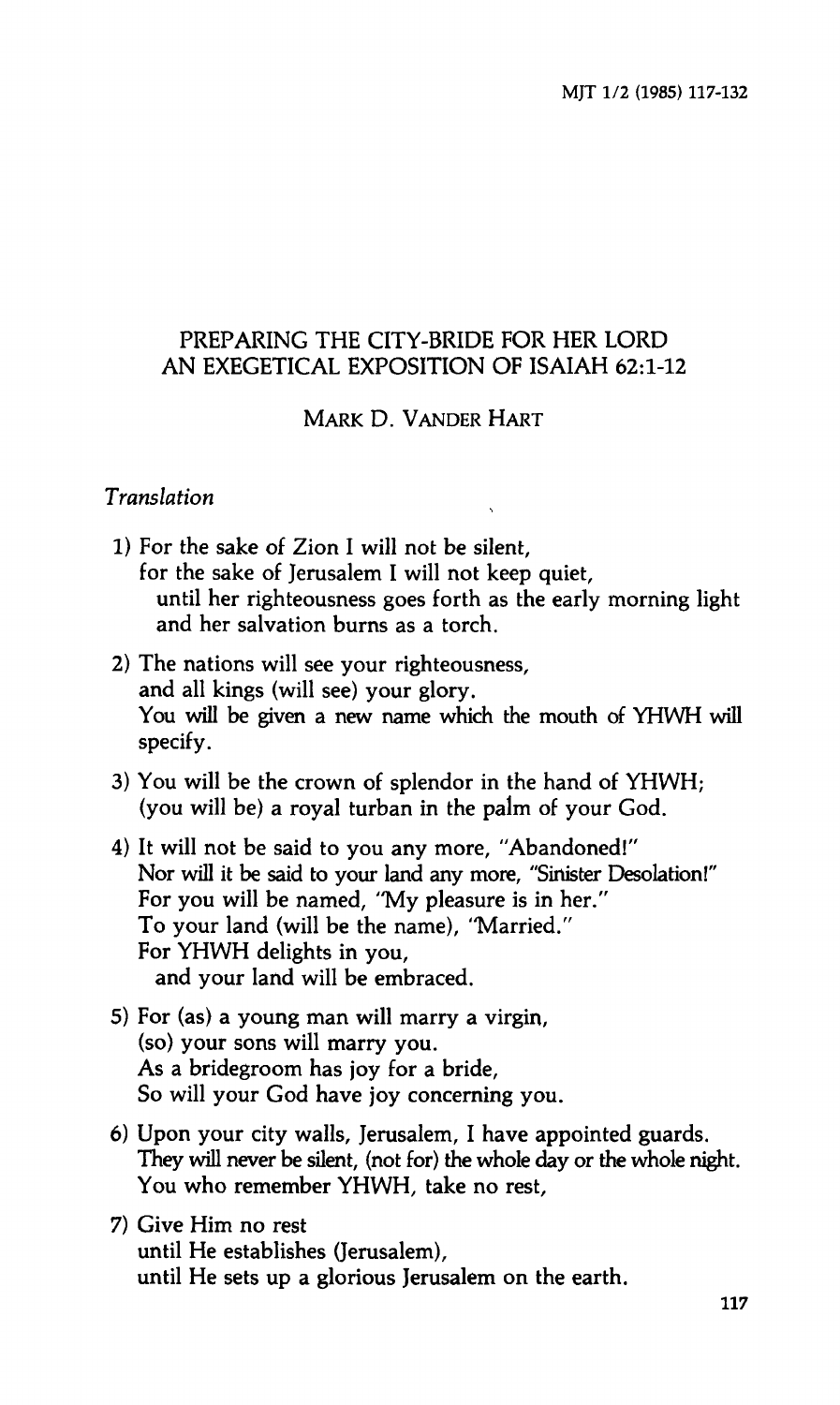- **8) YHWH swears by His right hand and by His powerful arm, "Surely I will not again give your grain (as) food for your enemies; Surely foreigners will not drink your wine for which you exerted yourselves."**
- **9) For they who glean it will eat it—and praise YHWH! They who harvest it shall drink it—in the courts of my Holy Place!"**

**10) Go through! Go through the gates! Clear the way for the people! Repair (it)! Repair the highway! Clear (it) of stones! Raise up a banner above the peoples!** 

- **11) Take note! YHWH has announced to the ends of the earth: "Say to the daughter Zion, 'Look here! Your salvation is coming. Look! His reward (is) with Him and His wages are before Him.' "**
- **12) They will be named "the Holy People," the "Redeemed of YHWH." You will be called "Sought for," a "City not abandoned."**

### *Literary and Historical Setting*

**The climactic scene in the book of Revelation is that of a bridal procession moving out of heaven toward the awaiting husband. Revelation 21 speaks of a Holy City-Bride which is beautifully dressed and adorned with the glory of God (Rev 21:2,10,11,23). God has given her His own brilliance while at the same time the nations and kings of the earth deposit their own human splendor in her (Rev 21:23-26). Commentators have traditionally understood this as a prophetic reference to the fully restored, image-bearing humanity of the Church, God's people in the fullness of the new age in the new creation.** 

**The imagery of a City-Bride joined to the Lord, the Redeemer-Husband, in Revelation represents the culmination of rich imagery that is interwoven throughout Scripture. In Ephesians 5 Paul addresses husband-wife relationships against the background of the relationship that binds Christ to the Church. But the greatest volume of passages that form the literary sources for such an analogy lies in the Old Testament, especially the prophets. Hosea, for example, is familiar as the prophet who married a wife of harlotry, lost her, and then bought her back. But Isaiah speaks in the clearest way of the type of Holy City-Bride which appears in 118**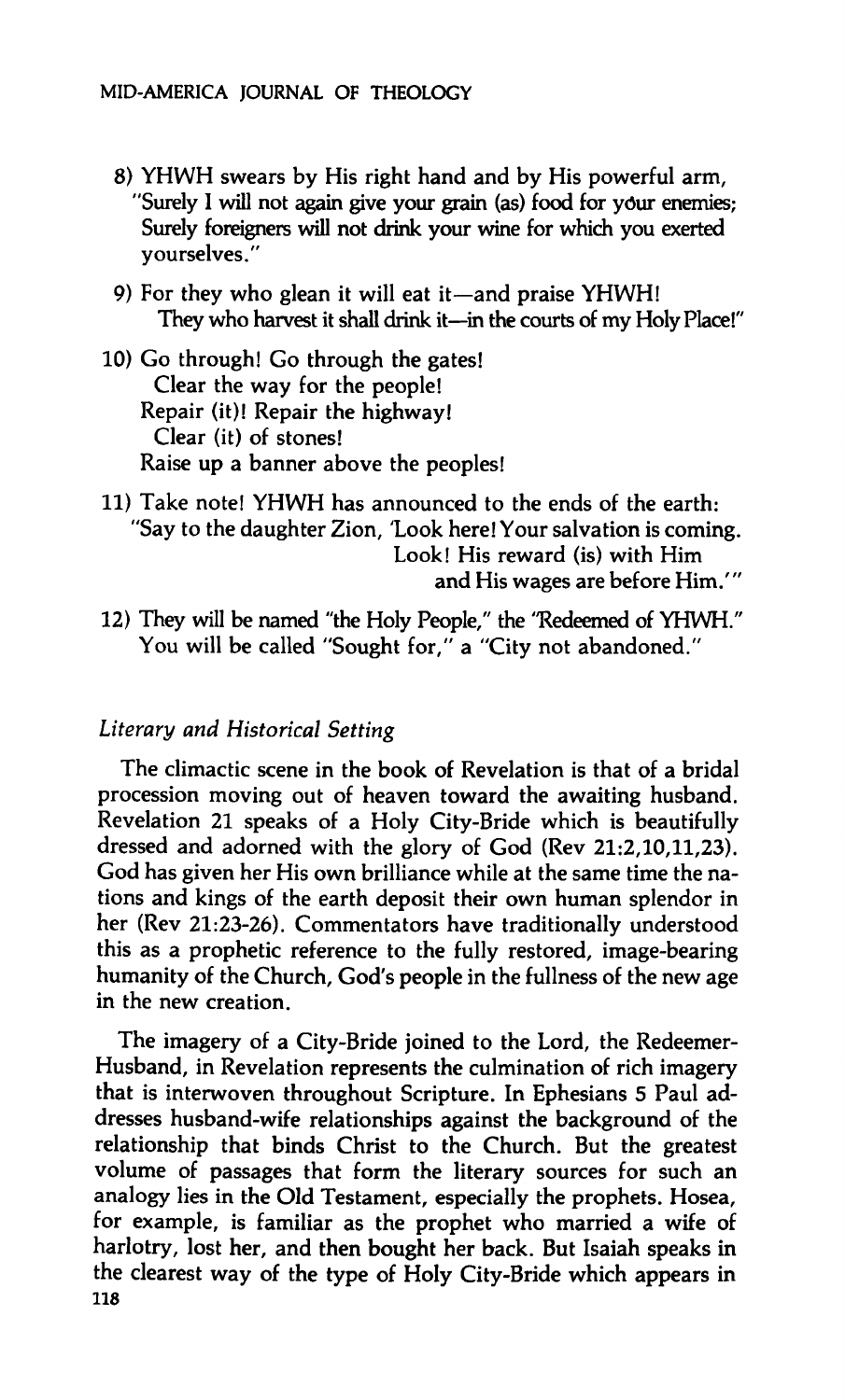**Revelation (e.g. Isa 54; Isa 62). Hosea was speaking of a Nation-Bride (Ephraim-Israel, but also Judah) that was full of adultery, idolaters, murderers, and the vile (cf. Rev 21:8), but Isaiah 62 describes a city populated by the redeemed People of God, radiating heavenly glory (cf. Rev 21:27; 22:3-5). Revelation 21 is the fuller development of a picture sketched already in Isaiah 62.** 

**The precise setting of Isaiah 62 is difficult to determine. Our understanding of the setting is unextricably bound up with the authorship of the chapter. It is the consensus of critical scholarship that Isaiah 62 was not written by Isaiah the son of Amoz, but that it was composed by an unknown Palestinian of the sixth or even the fifth century B.C. McCullough, dating so-called "trito-Isaiah" between** *587* **and 562, says that it is "generally agreed that Isaiah 56-66 comes from a writer or writers in Palestine and that the Jewish community in Judah is being addressed."<sup>1</sup> Given the focus of this essay we shall not discuss the authorship at any length. It is this writer's opinion that Reformed scholarship has shown that a case for Isaianic authorship of chapters 40-66 can be cogently argued.<sup>2</sup>**

**It is most likely that Isaiah 40-66 was written very near the end of Isaiah's life. He began his prophetic career in the days of Uzziah of Judah, and he continued until Hezekiah's reign (Isa 1:1). This prophetic dating probably only covers chapters 1-39. Thus chapters 40-66 could have been set down late in Hezekiah's reign and even later, probably into the reign of Manasseh, at whose hands Isaiah most likely died, according to tradition. The reign of Hezekiah was a time of international turmoil and conflict. Earlier in history, the rump nation of Israel, who were God's people, was carried away into captivity by various Assyrian rulers until the final blow came to Samaria in 722-21 B.C.<sup>3</sup> These events would certainly have aroused the prophetic passions of even a southern man of God. Judah was herself threatened from time to time by Assyria and suffered some loss during the reigns of Hezekiah and Manasseh. Therefore, an exilic or post-exilic dating is not necessarily warranted.** 

**It must be recognized and admitted that the mood and content of Isaiah's prophecy are different in Isaiah 40-66 than what they are in chapters 1-39. Nevertheless, one sees a close interplay and development of themes between the two halves. For example, the Spiritendowed shoot from Jesse's stump (Isa ll:lff; lOff) becomes the Suffering Servant who is favored by YHWH and who bears the covenant for the nations.<sup>4</sup> Beginning with chapter 40 there comes 119**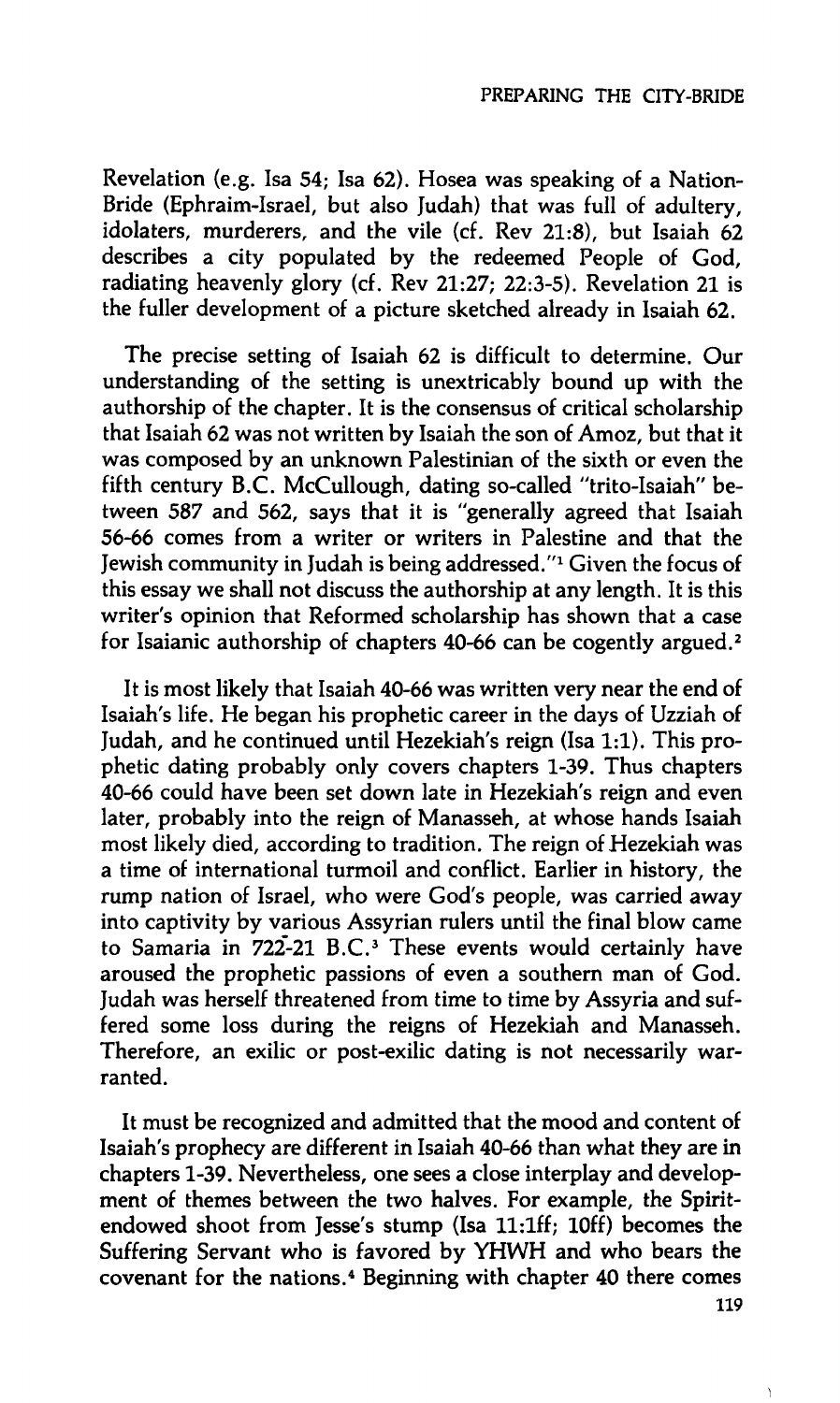**God's Word of comfort and consolation as He is seen preparing certain deliverance for Israel through His Servant. This Servant must suffer and then find exaltation (Isa 53). In chapters 56-58 there is the command to keep doing righteousness because YHWH is coming. God's people shall inherit God's Holy Mountain and shall have their glory shine. Interspersed in this section are warnings and condemnations for the sleeping shepherds and watchmen. Isaiah 59 emphasizes the fact that YHWH can save and will save, but Israel is too full of sin for YHWH to bring His** *mispat* **and** *sedeqâ.<sup>5</sup>*  **Isaiah 59:15b-20 initiates the themes concerning YHWH putting on His garments/armor of vengeance on behalf of Zion, His garments/armor of vengeance on behalf of Zion, His repentant people. These themes are picked up in the following chapters.** 

**Isaiah 60-62 are full of rich covenantal promises for Zion when YHWH comes dressed in light to bring a (re)new(ed) period of gladness and salvation for Zion. In these chapters there is no word of condemnation, but there is only praise and expectation for what God will do for His people. "There is in fact, in the whole range of Hebrew prophetic literature, nothing finer than the poems now found in chapters 60 and 62."<sup>6</sup> The lament of chapter 59 is now answered in Isaiah 60-62. In Isaiah 63-64 Israel prays in confession of sin for the return of God her Father. Isaiah closes with two chapters which record YHWH's answer. His answer, while containing warnings to the wicked, brings the promise of a new heaven and a new earth wherein are peace and joy (Isa 65:17ff; 66:22ff).** 

**It becomes obvious that Isaiah 62 stands near the climax of a rising crescendo of the prophetic promise of eschatological blessing. Hence we would expect, and we do find, a great deal of thematic interweaving in Isaiah 62. This chapter contains ideas and expressions that are paralleled and echoed throughout the rest of Isaiah, but they are especially prominent in chapters 60 and 65.** 

**Isaiah 62 records the Word from an exuberant prophet who presents us with the picture of a renewed Zion that will receive God's blessing of a new name and salvation. In terms of chapter structure Muilenburg sees it as corresponding exactly to Isaiah 40:1-11 and 61:1-11.<sup>7</sup> He divides it as follows:** 

| 1: | verses $1-3$ | $3 + 3$ meter  |
|----|--------------|----------------|
| 2: | verses $4-5$ |                |
| 3: | verses 6-7   | $3 + 2$ meter  |
| 4: | verses 8-9   |                |
| 5: |              |                |
|    |              | verses $10-12$ |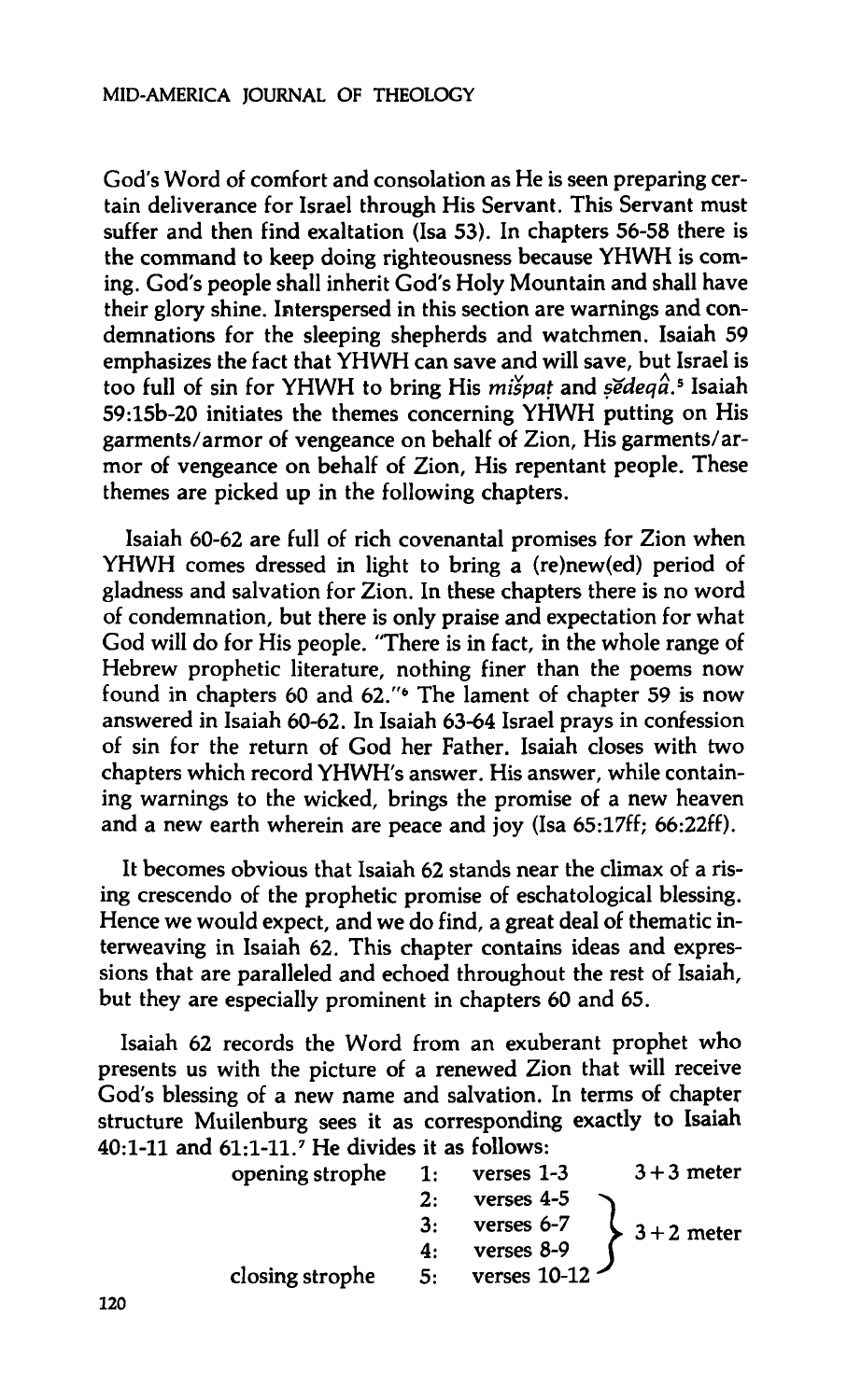**In this exegetical exposition we will be basically following the above outline. The Masoretic text is in good condition in this chapter, with only two or three problem areas.** 

#### *Verse by verse exposition*

**In the opening strophe the speaker uses the personal form of address. In verse 1 the restless prophet uses** *"I"* **as he speaks. Although Keil and Delitzsch<sup>8</sup> favor seeing Jehovah as the speaker in these opening verses, this seems doubtful. YHWH does speak at times in this chapter (verses 6a-b, llb-c, 12?). He had given a brief address in Isaiah 61:8-9, but Isaiah then answers in praise to YHWH (Isa 61:10-11). His excitement is continued in the opening verses of chapter 62.** 

*Verse one:* **Structurally the verse shows two parallel comparisons with the second in a chiastic arrangement:** 

> *Xemaan siyyon* **/o<sup>3</sup>***<sup>D</sup>eHeseh ûlema<sup>c</sup> an yerusàlaim löD Desqot c ad-yësë<sup>D</sup> kannògah sidqàh yîsù'âtâh kelappîd yib'àr* **(lQIs<sup>a</sup> :** *tib<sup>c</sup> àr)>*

**The word** *hsh* **(qal) refers to being silent (cf. Isa 62:6; 64:12; 65:6), while** *sqt* **(qal) means to keep quiet, with the sense of physical idleness (cf. Isa 14:7; 18:4).** 

**Isaiah directs his words of comfort to the central city of all Israel and Judah, Jerusalem. This was David's city and as such it was the city of the dynasty which YHWH had established (2 Sam 7). This was the city of the glorious Solomonic Temple, YHWH's dwelling and holy house (Pss** *5:7;* **9:12; 27:4, 74:2; etc.). It was the holy mountain of the Davidic kingdom (Pss 2:6; 87:1; 99:9).<sup>10</sup> This city had been threatened by Sennacherib and his Assyrian forces in 701 B.C., and the city had been temporarily spared by the intervention of the Angel of the Lord (2 Kgs 19:35-36). But Isaiah knows that ultimately God's Zion will be redeemed and he thus tirelessly directs all his efforts to promoting her** *sedeq,* **regardless of what may be in the immediate future.** 

**The word** *sedeq* **warrants further reflection. The usual translation is "righteousness" (e.g. NASB).<sup>11</sup> It may be asked if this is objective righteousness or subjective righteousness. Is it the** *sedeq* **of God given to Israel, or is it** *sedeq* **as practiced by Israel? The root for right/righteousness is common in western Semitic languages. It**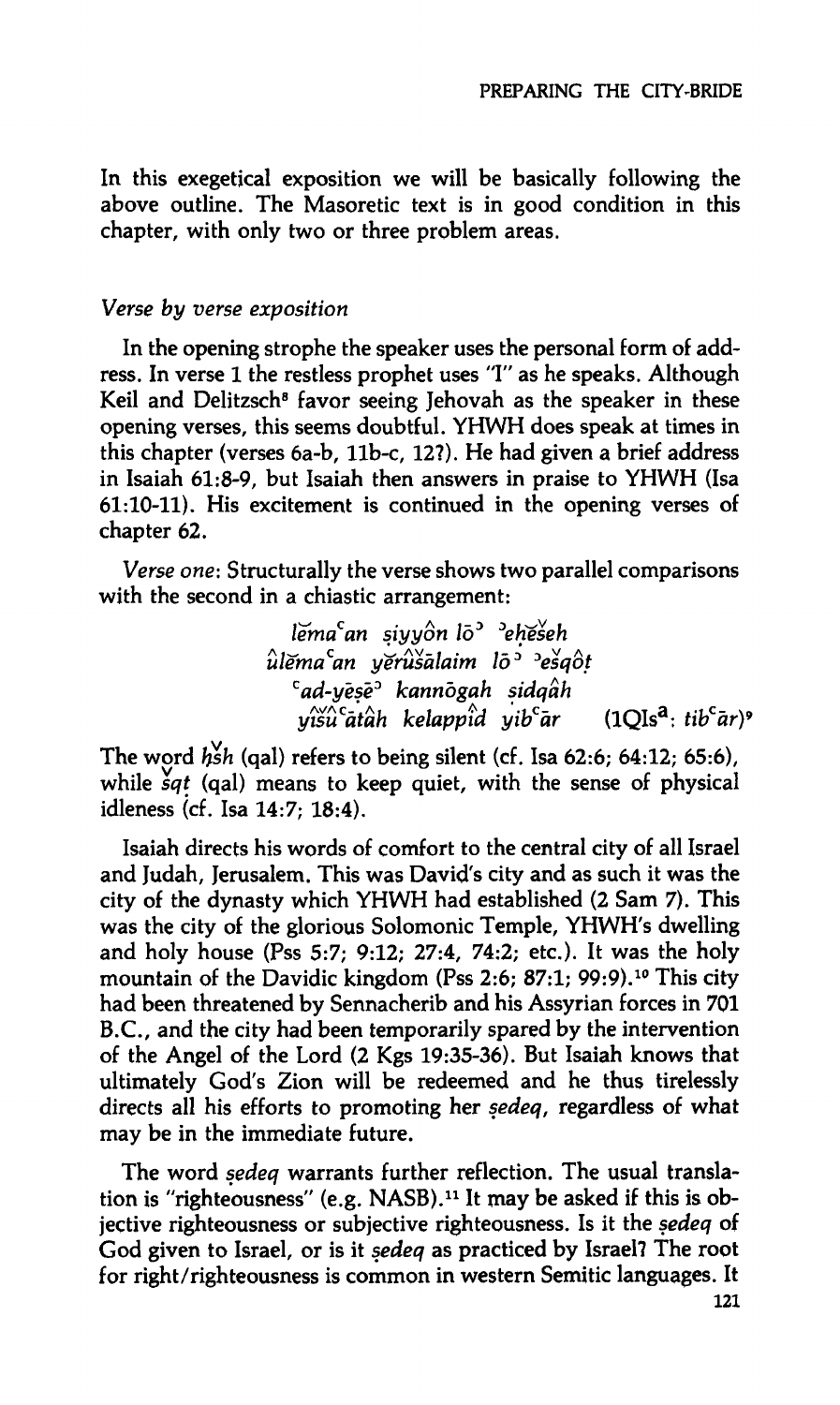**basically refers to what is right or what is true.<sup>12</sup> All of Israel's righteous deeds are as a polluted garment (Isa 64:6). Every man's deeds are polluted because of original sin. Only God can have perfect** *sedeq* **and if man acquires it, it is derived from God who gives it.** 

**In C.F. Whitley's discussion of** *sedeq* **he also sees the divine character of righteousness. He points to a parallel in Isaiah 45:13 where** *sedeq* **and** *yäsar* **are seen as the divine purposes for man.<sup>13</sup> Righteousness is original with God; only He is "a righteous God and a Savior" (Isa 45:21). Isaiah 45:22-24 emphasizes divine monotheism so that righteousness is almost equivalent to the divine essence. As a gift to man,** *sedeq* **is the divine order or divine rule that is to be imposed on mankind in covenant. This righteousness regulates the integrity of human purposes and activities. When righteousness in its covenantal fulness is exercised by man, then the gift of God is exhibited in the life of God's people. The city of God is ablaze with the brightness of the divine nature dwelling in it.** 

**Such is the goal of God's salvation which cannot be thwarted (cf. Isa 45:8; 51:1; 54:13,14,17).<sup>14</sup> Hence, the chiastic parallel of** *sedeq*  **and** *yesîfâ* **is appropriate. YHWH will bring His deliverance and salvation to Zion without delay (Isa 46:13). All nations shall see this salvation (Isa 52:10). The prophet expects to see it as a blazing torch (or as lightning). Zion is now in the shade, but the time will**  come when her righteousness will go forth as  $n\bar{o}gah$ , the light **which bursts through the night.<sup>15</sup> This theme of redemption as light was announced in Isaiah 58:8, developed in Isaiah 60:lff, and now receives further development (cf. Isa 56:1; 59:9).** 

*Verse two:* **This verse also shows a parallelism in the first half:** 

*werà<sup>2</sup> û goyim sidqek wekol-niélàkim kebôdêk* 

**What the prophet had eagerly waited for will be witnessed by the nations and their kings, the corporate heads of the nations. This echoes Isaiah 60:3 (cf. Isa 60:14,16), where the Lord is seen as arising as a great light, reminiscent of the great Glory Cloud, the Spirittheophany of the Shekinah.<sup>16</sup> In verse one** *sedeq* **was. linked with**   $y$ *esu<sup>2</sup>* $\hat{a}$ , but here *sedeq* is paralleled with *kābôd*. The great glory of **Zion is another purpose of God's divine plan of redemption. Isaiah does not say at this point whether the nations will participate in the**  *sedeq* **and the** *kabod,* **but they will clearly know that humble Zion 122**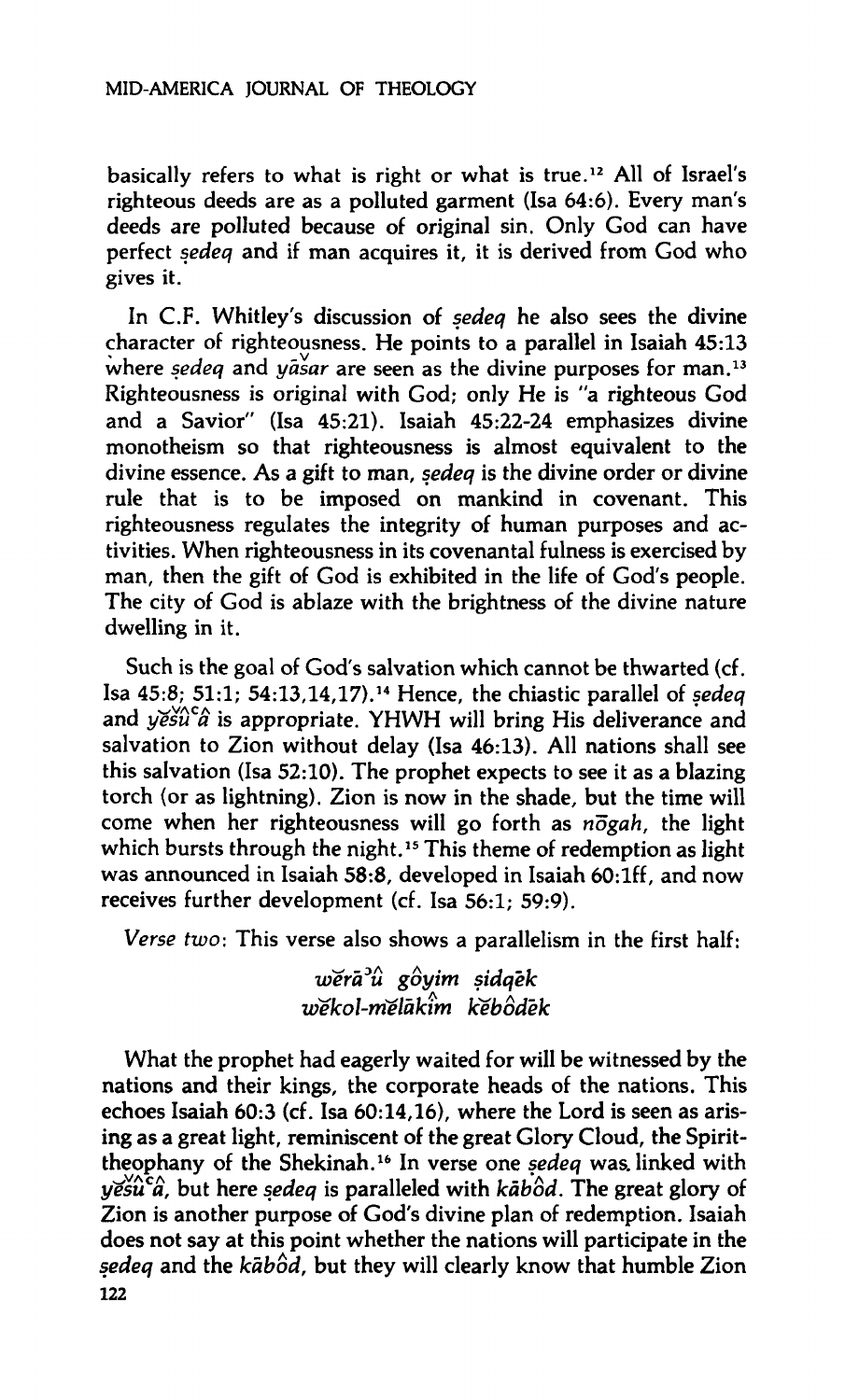**will have those things. Righteousness as a gift brings Zion her glory. The City-Bride will wear the glory of the Lord, who gives it as a gift.<sup>17</sup>**

**A further revelation of God's redemption, and an added reason for the prophet's exuberance, is the new name which God Himself will designate. Just as the** *sedeq* **and** *kàbod* **of verse 2a are further**  explained by verse 3, so the  $\frac{2}{5}$  *em hadas* is explained by verses 4 and **12. The name in the Old Testament was a picture of a person's inner nature and character. It also explained and declared a person's new status (cf. Gen 32:28). Thus a new name points to a new nature, and such is the heart of redemption from sin. That the name comes from the mouth of YHWH indicates the source of the salvation.<sup>18</sup>**

**Furthermore, the fact that the Lord will bestow the name indicates His ownership or control over the City-Bride. She receives the names that her Redeemer-Husband provides for her. But the names received do not describe the name-giver; they describe the City-Bride and her new character. Isaiah is saying that not only will the nations see the Lord bring salvation, but the nations will see it manifested in a people who are properly named according to their new condition.** 

*Verse three:* **Here the** *kabod* **receives further explication. Note the parallelism:** 

> *wehàyiyit <sup>c</sup> ateret tip<sup>D</sup> eret beyad-YHWH usniwp nielûkâ làekap^lòhayik*

**The "crown of beauty" can be understood as one of splendor, distinction, even glory. The crown was symbolic of kingly office and kingdom possession. To understand** *tip^eret* **as "glory" is certainly appropriate since these are linked at times in the Old Testament.<sup>19</sup> In Isaiah 28:5 YHWH is depicted as the beautiful crown for His people, but in Isaiah 62:3 Zion is the beautiful kingdom crown (cf. Zech 9:16). Remarkable also is the fact that the crown is not worn by YHWH, but it is held in His hand. This signifies the fact that YHWH does not need Israel to reveal His covenant lordship. Beyond that it puts the nation right in the choicest spot of God's power. It is His hand that contains the power to save (Isa 59:1; 50:2; 66:14; cf. 64:7). The bride will be royal in character, beautiful in appearance, renewed in nature, and close to God's strength.** 

J

*Verse four:* **In this strophe (verses 4-5) there comes an elaboration of verse 2b of the first strophe. Zion is renamed. The names are**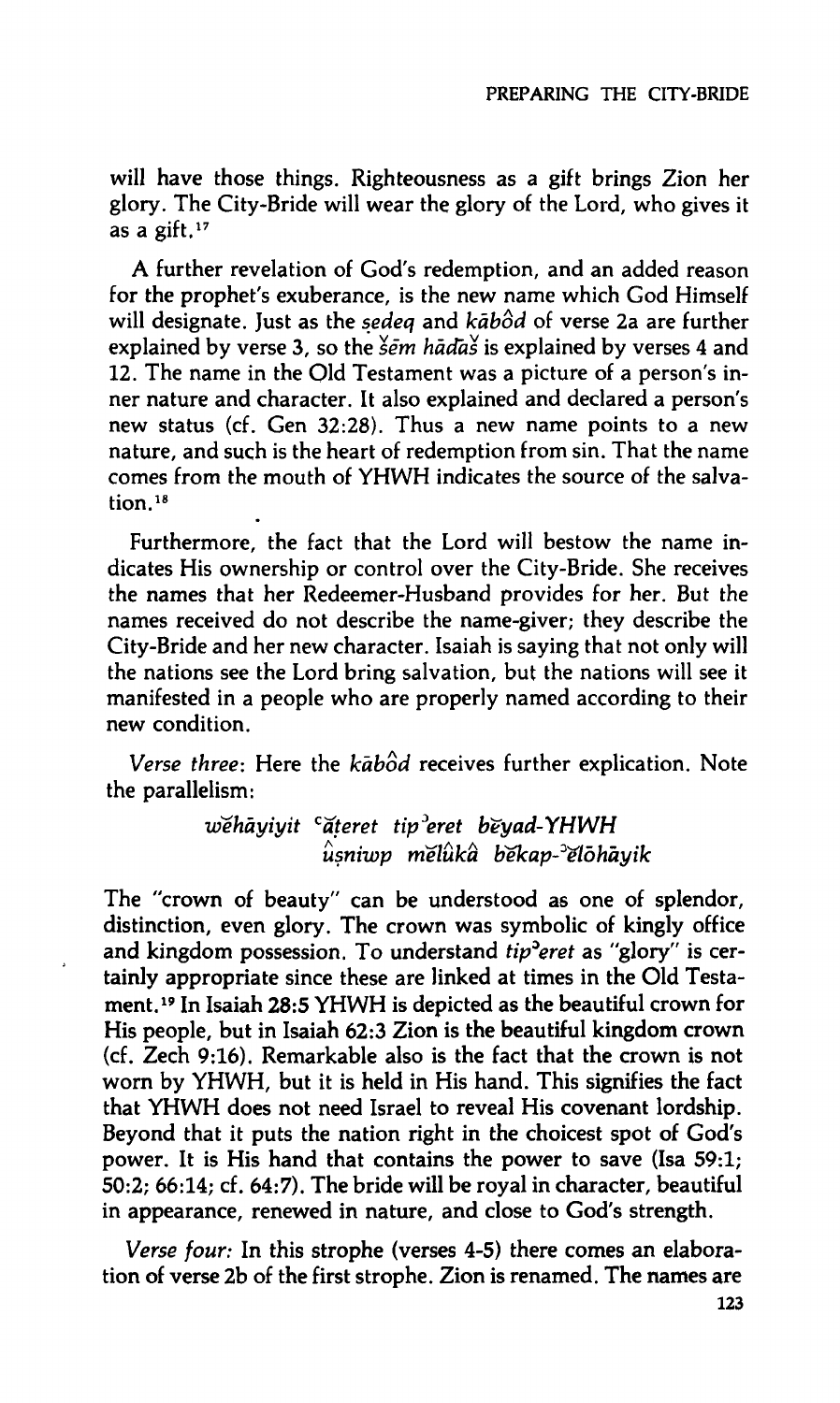**external designations of the spiritual relationship that YHWH will initiate. This also contains several parallels:** 

## *Ib^-ye^am'er lak <sup>c</sup> od <sup>ç</sup> azûbà ùïe arsek lô-yê<sup>J</sup> âmêr<sup>c</sup> od ïemamâ ki lak yiqqafe\* hepsi-bâh we^arsêk be<sup>c</sup> ûlâ ki-hàpes YHWH bàk vie^arsek tibb'ael*

**Zion is pictured as "forsaken and hated" in Isaiah 60:15, but this situation is to pass. Zion the forsaken city had been mourning her lot as a forgotten wife, "divorced" in status if not in fact (Isa 49:14; 54:6-7). But the weeping wife is to become the joyous wife of the King, since Hephzibah ("My delight is in her") recalls the name of the mother of King Manasseh (2 Kgs 21:1). Azubah ("abandoned")**  had been the name of King Jehoshaphat's mother (1 Kgs 22:42). **Isaiah has cleverly intermixed the city reality with marriage imagery, a fact which is not lost in the history of redemptive revelation (cf. Rev 21:2). Furthermore, so complete is the intertwining of images that Isaiah can speak of the land as "married."<sup>20</sup> The land had become desolate, which was the very condition that YHWH wanted to avoid for Israel when she took possession of the promised land (Exod 23:29). Both the people (the City-Bride) and the land are addressed. The land is the arena in which salvation and restoration occur. Land in the history of redemption was one of the promises given to the patriarch Abraham and to his descendents (cf. Gen 12:1; 13:14-17). Redemption for a people never is separated from the redemption of the land. The land is to be worked for God's glory. God's people do not always receive the land immediately, but they will inherit a land/earth/***oikoumenë/cosmos*  **that has been freed from the covenant's curses. Land desolation is a curse. The presence of God's enemies on the land is also a curse. In such a state, the land groans. Redemption means the replenishing of cursed land with a redeemed people. The City-Bride needs a cosmic location. Isaiah 62:4 is an Old Testament way of saying that the groaning of creation will be turned to joy when God restores His people and reveals His children in fullness (cf. Rom 8:19-22). He will give His City-Bride delight by taking her in marriage.** 

**This verse then speaks of a reversal in the previously soured marriage-covenant relationship between YHWH and Zion. Zion had been "divorced" because of her iniquities and transgressions before YHWH (Isa 50:lff.). But the prophet is led by God to announce a new relationship. Therefore, these new names are not at all insignificant. Whether these are the new names of verse 2 is difficult to determine, since Revelation 3:12 promises the Church yet a 124**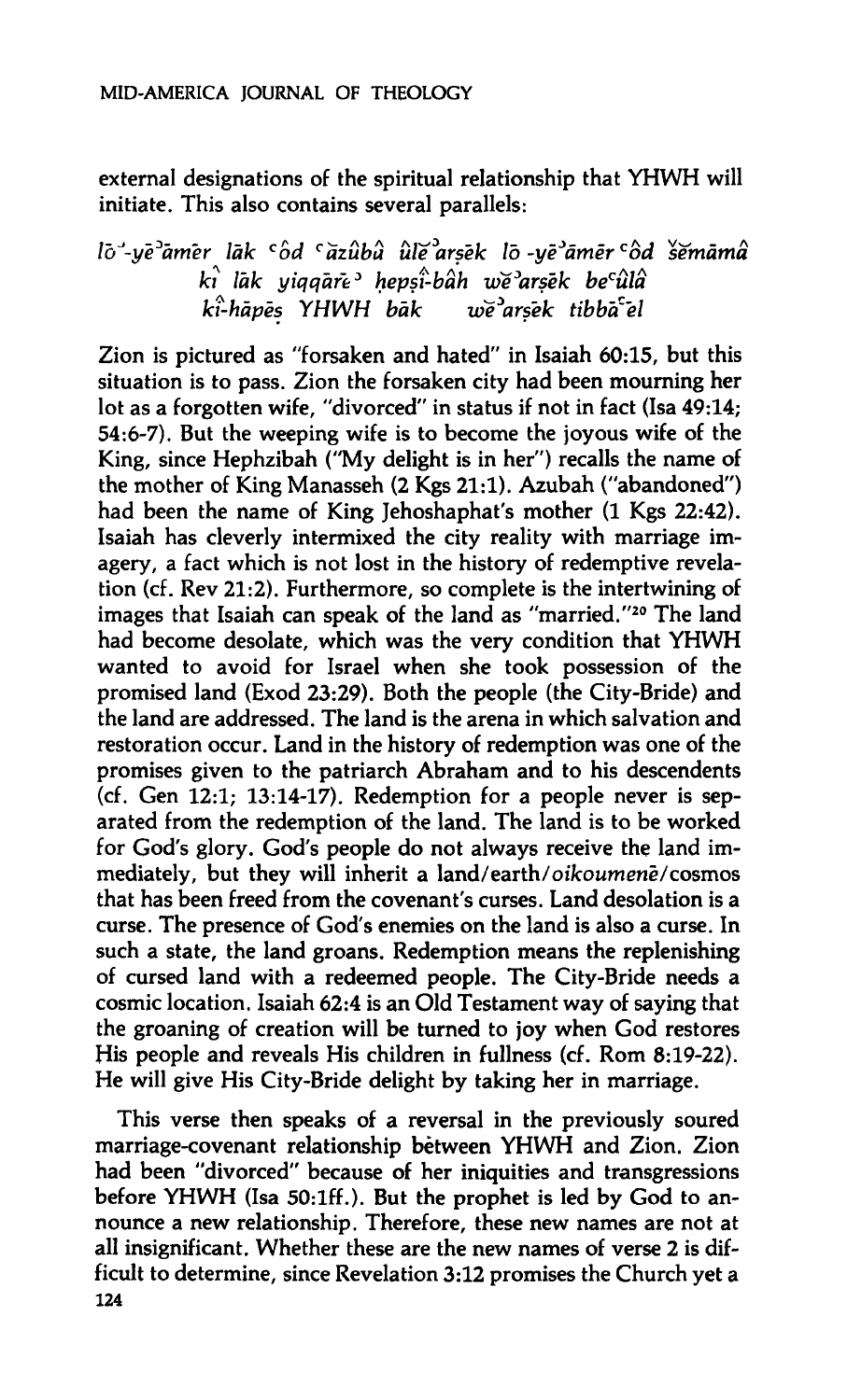**newer name from Jesus. Nevertheless, Hephzibah and Beulah are very meaningful for Judah at this point in her history because they speak of God's favor, and this ensures a future. These names are predictions, and thus prophetic. The marriage theme, which occurs also in Hosea and Jeremiah, is a warm way of reassuring God's people of His steadfast delight and purest pleasure (cf. Jer 32:41; Hos 1:10; Zech 3:17).<sup>21</sup>**

*Verse five:* **This verse completes the strophe by elaborating on the thought of verse 4. We note again parallelism here:** 

> *ki-yib<sup>c</sup> al<sup>22</sup> bahiir tíetula yiloaluk bànàyik umesos hàtan <sup>c</sup> al-kallà yàsis <sup>c</sup> àlayik ^lohàyik*

**There is some difficulty in understanding the translation of**  *banayik.* **The MT points it "your sons"** *{bànàyik).* **But John McKenzie objects.** 

**The emendation of Heb. "sons" to "builder" in vs. 5 is demanded by the context; it is not only because of the harsh mixture of metaphor, but principally because the "sons" could only be the Israelites, while the spouse elsewhere in the context is Yahweh.<sup>23</sup>**

**He would propose either pointing it** *bônàyik* **("your builders") or**  *bbnck* **("your Builder"). Such an understanding can be supported by comparison with Isaiah 49:17 and Psalm 147:2, and'therefore McKenzie's suggestions are not without some validity. The NEB translates the phrase, "so you shall wed him who rebuilds you," but it is the only translation that makes this textual adjustment. The problem is admittedly a difficult one, but the MT should be given preference. The verb** *b<sup>c</sup> l* **could mean "to possess" and not "to marry." That would alleviate the "harsh mixture of metaphor."** 

**The general relationship of marriage receives greater focus by Isaiah in his speaking of the wedding intimacy. God is pictured as the eager bridegroom who is ecstatic over His City-Bride. This image is a slight reversal of the roles sung of in Isaiah 61:10,11. There the prophet exulted over receiving the (personal) wedding robes of righteousness. But in 62:5 it is God who exults over Zion (Isa 65:19; Zeph 3:17). This can be only because Zion the bride is wearing the wedding robes of** *sedeq, yesu<sup>c</sup> a, kabod,* **and** *tip°eret.* **This calls to mind the garments of the high priest, which garments were a replica of the Tabernacle, the dwelling place of the Glory-Cloud, the Shekinah-Spirit, without which Israel could not be constituted as**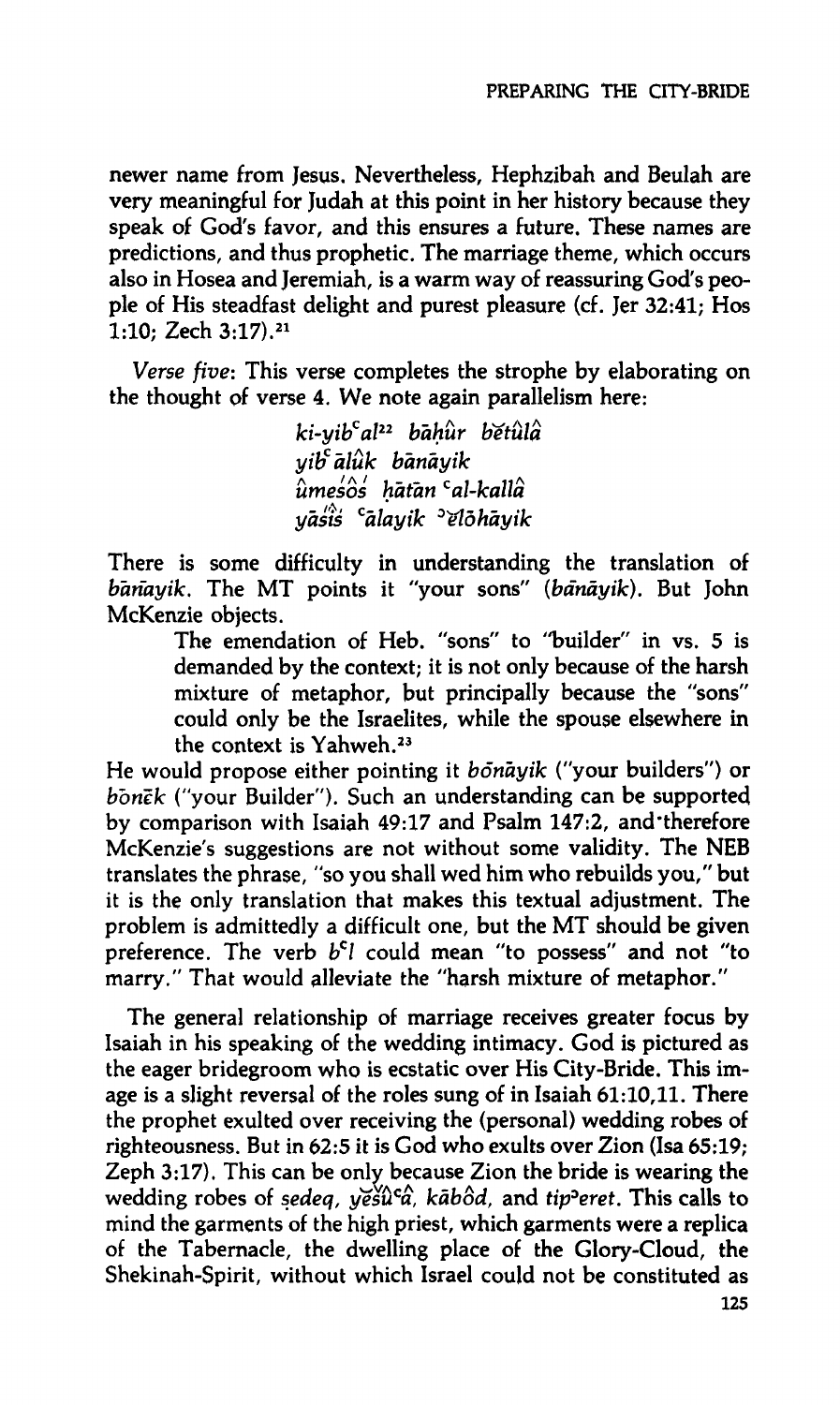**the people of YHWH.<sup>24</sup> The beauty of the bride Zion can only be the result of a thorough-going spiritual transformation. As God sees His City-Bride adorned in glorious beauty. He sees Himself imaged, and He is glad. God is glorified by the Church in her beauty.** 

*Verses six and seven:* **In this third strophe YHWH speaks in verse 6a-b while the prophet responds in verses 6c-7. Here are echoes of verse 1. The prophet is not silent, nor can he be, about the Zion's future. YHWH's response is to appoint** *sönierim* **upon Jerusalem's walls.<sup>25</sup>**

**These watchmen are placed there by YHWH to perform the constant, necessary guard. Most likely these** *ìomérim* **are prophets. Isaiah calls on them to join him in his restless activity of constant prayer and vigilance for the City-Bride's glorious cause of preparation. In Isaiah 52:8 the watchmen join in joyful singing after having seen YHWH's redemption. Some watchmen are appointed to serve warnings fo the people; they inherit God's wrath if they should neglect such an assignment.<sup>26</sup> But the** 

> **prophets of the last times, with their zeal in prayer, and in the exercise of their calling as witnesses, form a striking contrast to the blind, dumb, indolent, sleepy hirelings of the prophet's own time.<sup>27</sup>**

**These watchmen-prophets are to keep a constant stream of prayer petitions coming before YHWH so that He may not rest. The eschatological future of the City-Bride Zion is to be the content**  of these prayers.<sup>28</sup> The watchmen are joined by the *mazkirim* who **give themselves no rest. A** *mazkir* **gave the king "no rest" in his duty as a royal official (2 Sam 8:16: Isa 36:3). The future of Jerusalem will be the praise of the earth, i.e. universally admired. This is an echo of the glory and beauty mentioned in verses 2 and 3.<sup>29</sup>**

*Verses eight and nine:* **The fourth strophe records the divine covenant oath which comes in response to the flood of prayers from the watchmen-prophets. This strophe contains many parallel expressions:** 

*nisba<sup>c</sup> YHWH bimino*  **ΛΕ** • ΑΣ • Ο Ο Ο Ο Α Σ ubizroa uzzo<br>2<sup>3</sup>im-<sup>3</sup>etten <sup>3</sup>et-dĕḡan̄ek <sup>c</sup>ôd ma`̀ak̄al lĕ *im-:>etfen ^et-deganek <sup>c</sup> od ma^akàl îe^yebayik we im-yistu benè-nëkàr tirosek <sup>D</sup> aser yaga<sup>c</sup> t bo ki nie<sup>D</sup> aspayw yô^kluhû we'hillfret-YHWH* 

The LXX speaks of the Lord swearing "by His glory," but this is not **The LXX speaks of the Lord swearing "by His glory," but this is not reflected in any other translation. There is also a certain awkward-126**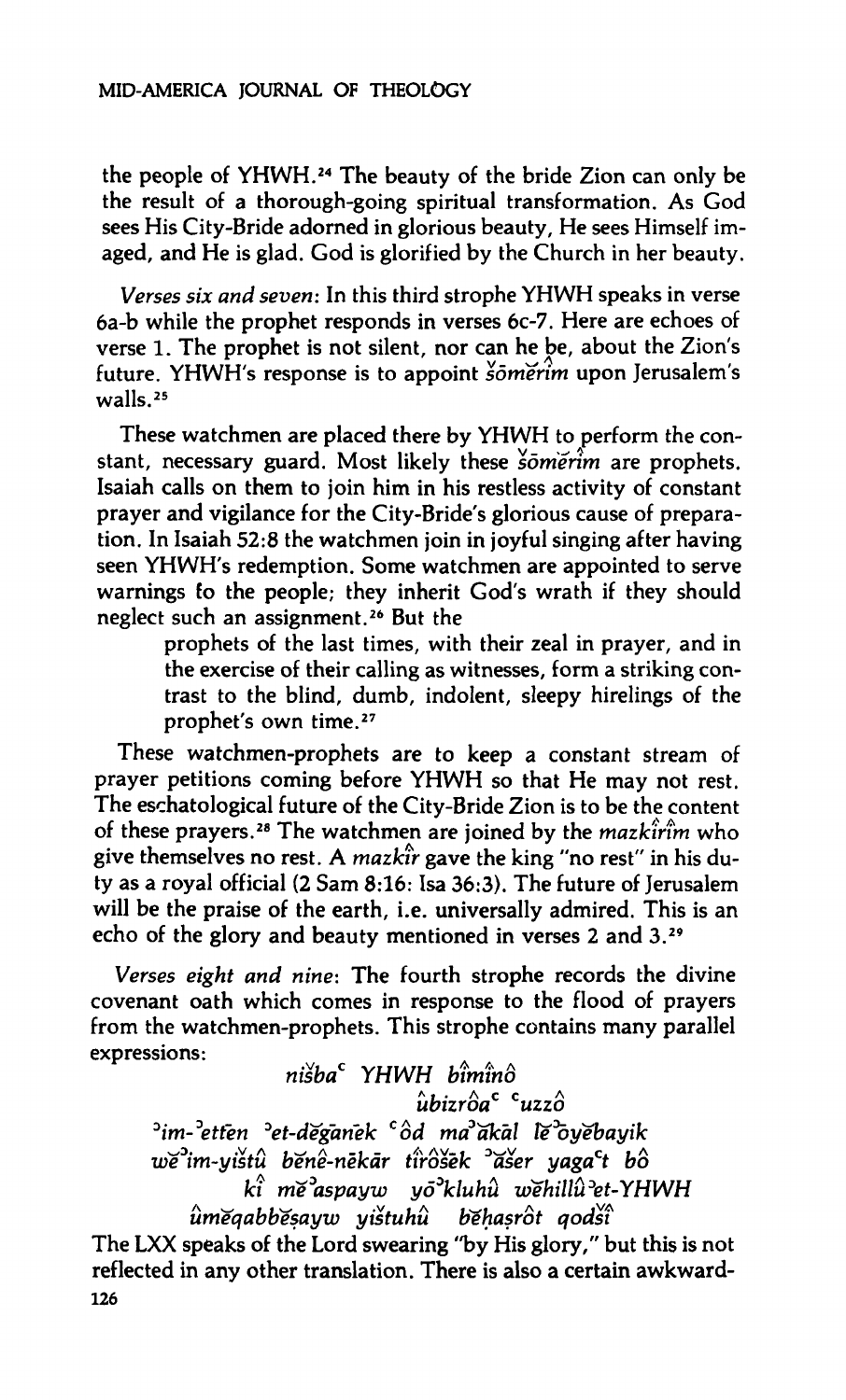**ness in having YHWH speak in this oath and then having Him say "Praise the LORD" in verse 9.<sup>30</sup> G. Schwarz feels this awkwardness, and he emends verse 9 to read as follows:** 

# *ki me^aspayw yo°kluhu unieqabbesayw yistuhu wehillu <sup>D</sup> et-YHWH ioehasrot qodsayw<sup>31</sup>*

**But the expression is not unbearable in its awkwardness, and so Schwarz's interpretation is not to be accepted.** 

**The oath that YHWH takes is one that is guaranteed by His (raised) right hand. This is the point of His personal power, which He uses to guarantee the promises made to the City-Bride Zion. He has made a (marriage) vow to the City-Bride that she be well cared for throughout the duration of their relationship. It is by His right arm that salvation actually came to Israel.<sup>32</sup> To see the right arm of YHWH is to see His salvation.<sup>33</sup>**

**What YHWH promises is a very tangible blessing given in harvest terminology. Foreigners shall no longer ravish the land promised and given to Israel. YHWH's oath to His City-Bride forever excludes what was set before Israel as a covenant curse.<sup>34</sup> If Israel ever broke covenant and fell into sin, she could expect YHWH to bring in the pagan foreigners to ravish Israel's land. This did occur in Judges 6:3-6, and this forms part of the background for many of the covenant indictments that are lodged by the prophetmessengers of YHWH.<sup>35</sup>**

**But Zion must know that in the future she may expect to dwell in peace, the fruit of the marriage relationship with YHWH. Zion is glorious before the nations also because she is prosperous at home. The servants of YHWH will enjoy the fruits of the land (Isa 65:13,21-23). Thus the regulations of Deuteronomy, possibly its Feast of Tabernacles, can be faithfully executed with the assurances of YHWH.<sup>36</sup> Because of YHWH's solemn covenant oath the** 

> **enjoyment of the harvest-blessing will continue henceforth undisturbed, and be accompanied with the grateful worship of the giver, and therefore, because sanctified by thanksgiving, will become an act of worship in itself.<sup>37</sup>**

**The City-Bride's respect for her Redeemer-Husband is given expression in joyful worship (cf. Eph 5:33).** 

*Verse ten:* **The opening verse of the fifth strophe is a vigorous call to action with five different sets of action called for:** *c ibru, pannu, sbllù, saqqelu, harîmù.<sup>38</sup>* **The city of Zion seems to be preparing for a great advent, the coming of both her Great King and His peoples.**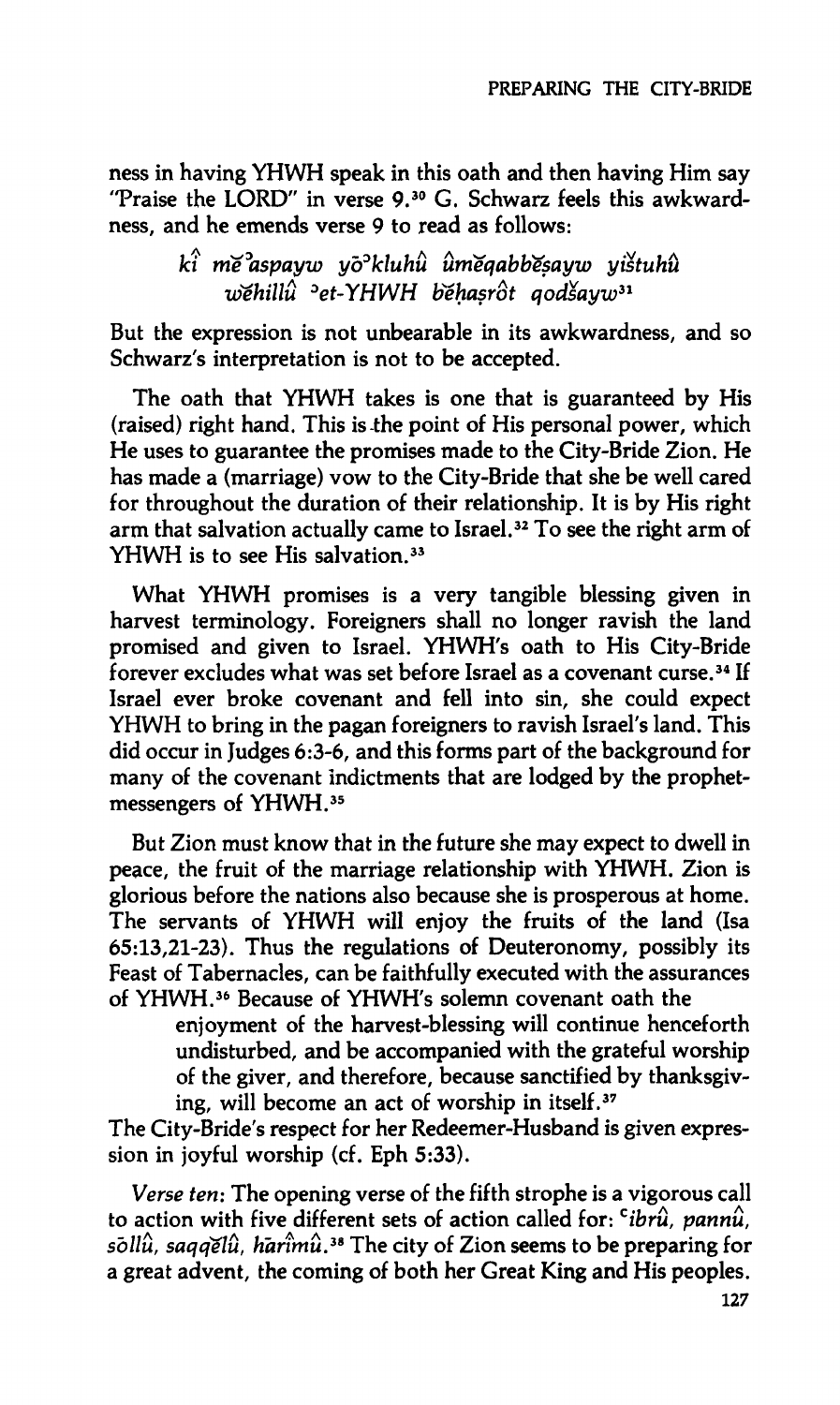**Whether** *ha"am* **refers to scattered northern Jews or to the Gentiles is difficult to determine (cf. Isa 11:16; 19:23). Ultimately all nations will benefit from Zion's opened gates (Isa 26:lff: 60:11,18). But such a benefit can only come about because of the role taken by God Himself. The highway must be made ready for His advent (Isa 35:8-10; 40:3; 49:11). This includes general highway repairs so that not only YHWH may come, but His people may come as well (Isa 57:14). The way must be prepared for the influx of the nations. They will see Jerusalem as the praise (or joy) of the whole earth (cf. Ps 48). They will "beat a path" to Jerusalem to learn the Torah of God (Micah 4:1-2).** 

**The nations can come streaming into Zion only when they see YHWH's signal (Isa 11:12). His hand acts as such a signal, and it is the hand of saying strength (Isa 49:22). The notion of a sign or banner-emblem is certainly a military allusion, and such an emblem would certainly have YHWH's name emblazoned on it. It is YHWH's name which is powerful to save when it is raised for all to see (Isa 59:19). In Isaiah 59:19 the** *sent YHWH* **(i.e. His revealed nature) is paralleled with His** *kàbod.* **Hence the very character of the emblem placed before the nations is the Glory-theophany of the Shekinah-Spirit, which was poured out in fullness on Pentecost for the Church. When Israel becomes effused with the Spirit, she herself glows with the Spirit of Glory, and thus she is a light to the nations (Isa 49:6). Although the** *hä<sup>c</sup> am* **of Isaiah 62:10 is not clearly explicated by Isaiah, his exhortation to commence rennovation was another reason for the City-Bride to take hope and comfort in YHWH, her Redeemer-Husband.** 

**The fuller ramifications of Isaiah 62:10 become clearer in the redemptive fulfillment in Jesus Christ. He remarked in John 12:32, following His prayer for the Father's glory and a subsequent assurance from heaven, that in being lifted up in death He would draw all men to Himself. The death of Jesus Christ would have redemptive effects for all the nations of the world. The "banner for the nations" which must bring the nations to Zion is Jesus Christ, publicly portrayed in preaching as crucified (Gal 3:1). Preaching Jesus Christ in all His redemptive-recreative splendor is the divine emblem which will draw the nations into the Church. In this way the City-Bride will become also a Mother of all believers (cf. Isa 54, Gal 4:21-31).** 

*Verse eleven:<sup>39</sup>* **Isaiah points to YHWH as the One who announces a missionary message for all the earth. The message is that 128**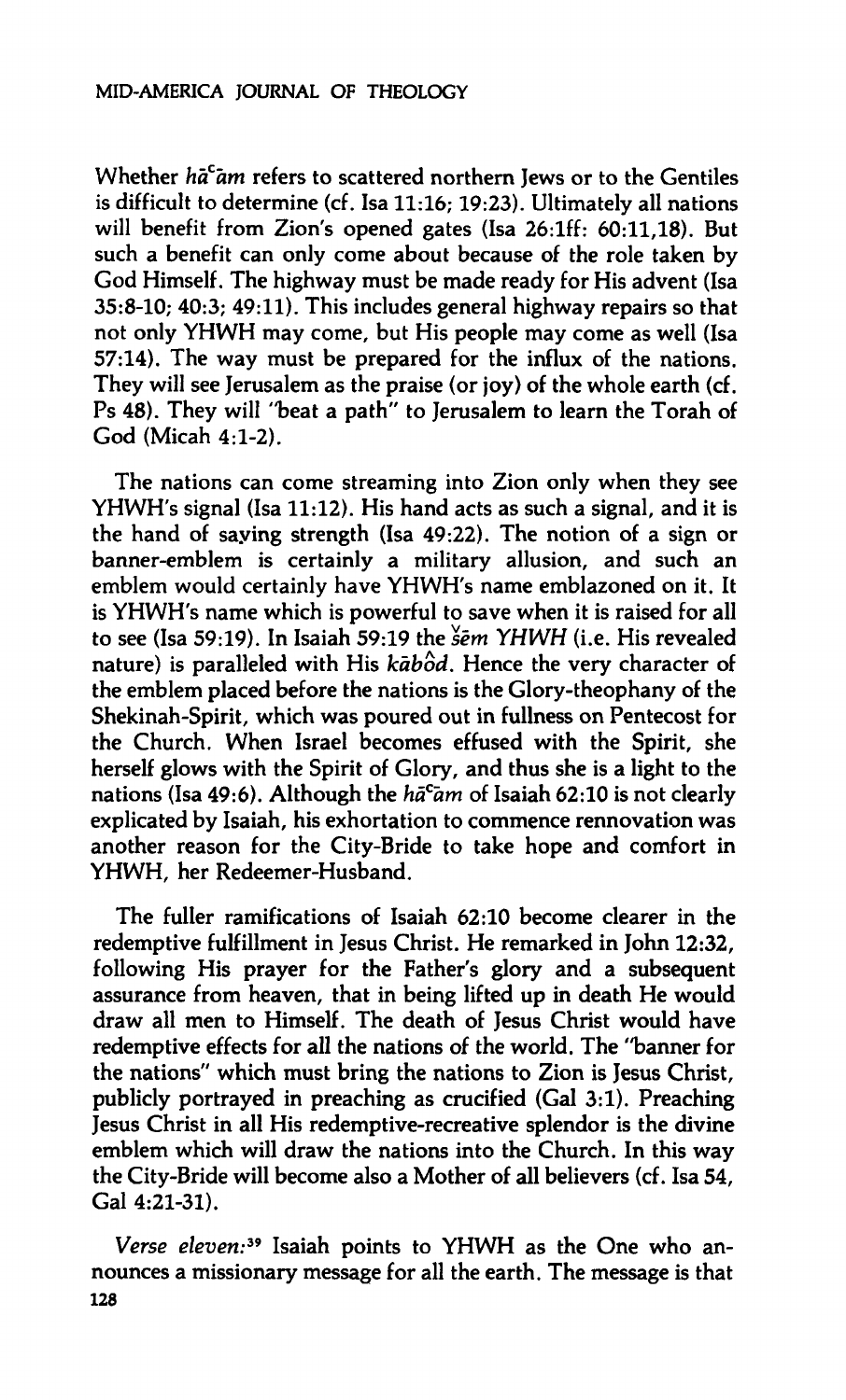**God has ransomed Jacob from all the earth (Isa 48:20; cf. 35:4). His salvation extends to the ends of earth so that the song of salvation shall be heard throughout the earth (Isa 49:6; 42:10).** 

**The road and city were prepared in verse 10 for the influx of the nations, but in verse 11 the announcement is that Zion's salvation is coming with His rewards. This salvation comes in the person of Zion's King, David's great Son (cf. Zech 9:9; Matt 21:5)- The picture then is of Zion's salvation (i.e. Savior) leading His hosts into Jerusalem in victory, banners flying.** *To Zion* **He comes with His rewards and wages for those in Zion who feel that they have labored in vain, but yet look to Him for His rewards, the spoils of war.** *From Zion* **He is to rule with His arm of power but in the spirit of a tender shepherd (Isa 40:9-11). The dominion which YHWH will exercise over the earth is executed with His City-Bride whom He has taken to Himself in grace.** 

*Verse twelve:* **The fifth strophe closes with a return to a consideration of the names (cf. verses 2,4). The names are paralleled again:** 

| $w\check{e}q\check{a}re^{\hat{u}}\check{u}$ lāhem | $\epsilon$ am-haqqodes                                     |
|---------------------------------------------------|------------------------------------------------------------|
|                                                   | ge <sup>2</sup> <i>ûlê</i> YHWH                            |
| welak yiqqare <sup>2</sup>                        | dĕrûšâ                                                     |
|                                                   | $\epsilon_{ir}^{\hat{}}$ lõ $^{\circ}$ ne $^{\circ}$ ezābâ |

**The LXX says "he shall call it (them)" instead of "they shall be called." It also moves** *polis* **from the fourth name to the third name. The shift from** *làhem* **to** *ïekà* **is not as problematic as the NEB seems to assume since it simply dropped the "you" from translation. "They" refers to the nations who follow in the salvation train of YHWH. They will be the fulfillment of prophecy (Isa 35:10; 51:11). Even the remnant left can receive such an honorary title (Isa 60:14). "Holy" is God's forensic declaration to Israel at the time of covenant making (Deut 7:6). Such is the declaration of the NT regarding the Church as well (1 Pet 2:9).** 

**The "you" refers primarily to those who are in Zion. They constitute the city forgotten and ignored for a time, or so it seems to human observation. Such will change radically in Zion. It is no wonder at all then that the prophet Isaiah reacted in ecstasy and excitement when the Spirit moved him to speak of the future of the City-Bride Zion. God's eschatological dealings with Zion as a light for kings and nations causes the great restlessness of the prophet.** 

**We are not on Zion's literal walls. Greater fulfillment has come**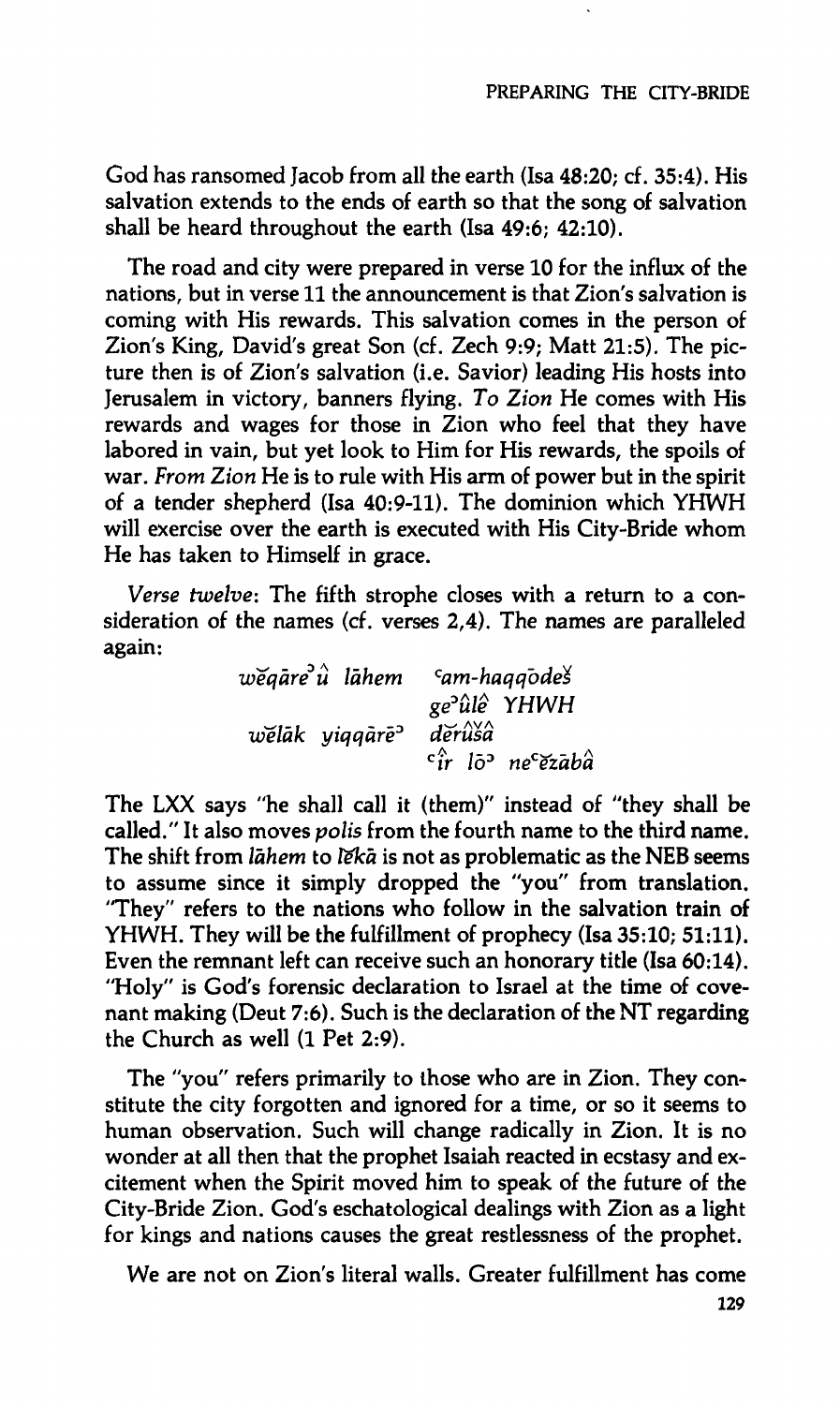**and is coming. The Church which is the Glory-dwelling of the Spirit of Jesus Christ must show forth the excellencies of the Spirit. Christians are called upon to be restless in striving to make the Church show its** *sedeq* **in every area of life.** 

#### *Final Theological Implications*

**Isaiah does not explicitly discuss any systematic doctrine. The power and glory of the revelation at this point does not allow for any of that kind of reflection. At the same time careful consideration of Isaiah 62 clearly reveals the Biblical doctrines that stand in background of Isaiah's message.** 

**Foremost in view is the sovereign election of God. Israel was a rejected people and land, and God comes (again) to make her His personal City-Bride. This typifies the relationship of Christ and His Church (Eph 5:23-32). Christ does not need to be brought artificially into Isaiah 62; He is already there. His grace extends backward in time from Calvary in order to be the source of not only OT prophetic expectation but also OT covenantal redemption.** 

**The City-Bride receives a new name of righteousness based solely on God's righteousness (cf. justification). At the same time it is a righteousness that is to be seen by the nations (cf. sanctification). In Isaiah 62 justification and sanctification do not collapse into each other; at the same time they are inseparable in the covenantal relationship that exists between God and His people. Both the justice and righteousness of God are seen in the fuller light of the Gospel of Jesus Christ. No silent idleness is allowed in the Church until she reaches the stature of the fullness of Christ (Eph 4:11-13).** 

#### **NOTES**

**W.S. McCullough, "A Re-examination of Isaiah 56-66,"** *JBL* **67 (1948), 30.** 

**<sup>2</sup>Ecclesiasticus 48:24f mentions Isaiah when it alludes to Isa 40:1 and 61:2f. Matthew, Mark, Luke, John, and Paul quote from both the first and second parts of Isaiah with the stated assumption that Isaiah wrote both. O.T. Allis makes this comment regarding critical discussions: "The writer of all or the greater part of chapters 40-66 was certainly one of the greatest of the prophets. But if he was not Isaiah the son of Amoz, he was already in Old Testament times, and has continued to be to the present day, the Great Unknown; and to call him both 'great' and 'unknown' only serves to make the mystery of his anonymity the more remarkable." (Oswald T. Allis,** *The Unity of Isaiah: A Study in Prophecy* **(Philadelphia: Presbyterian and 130**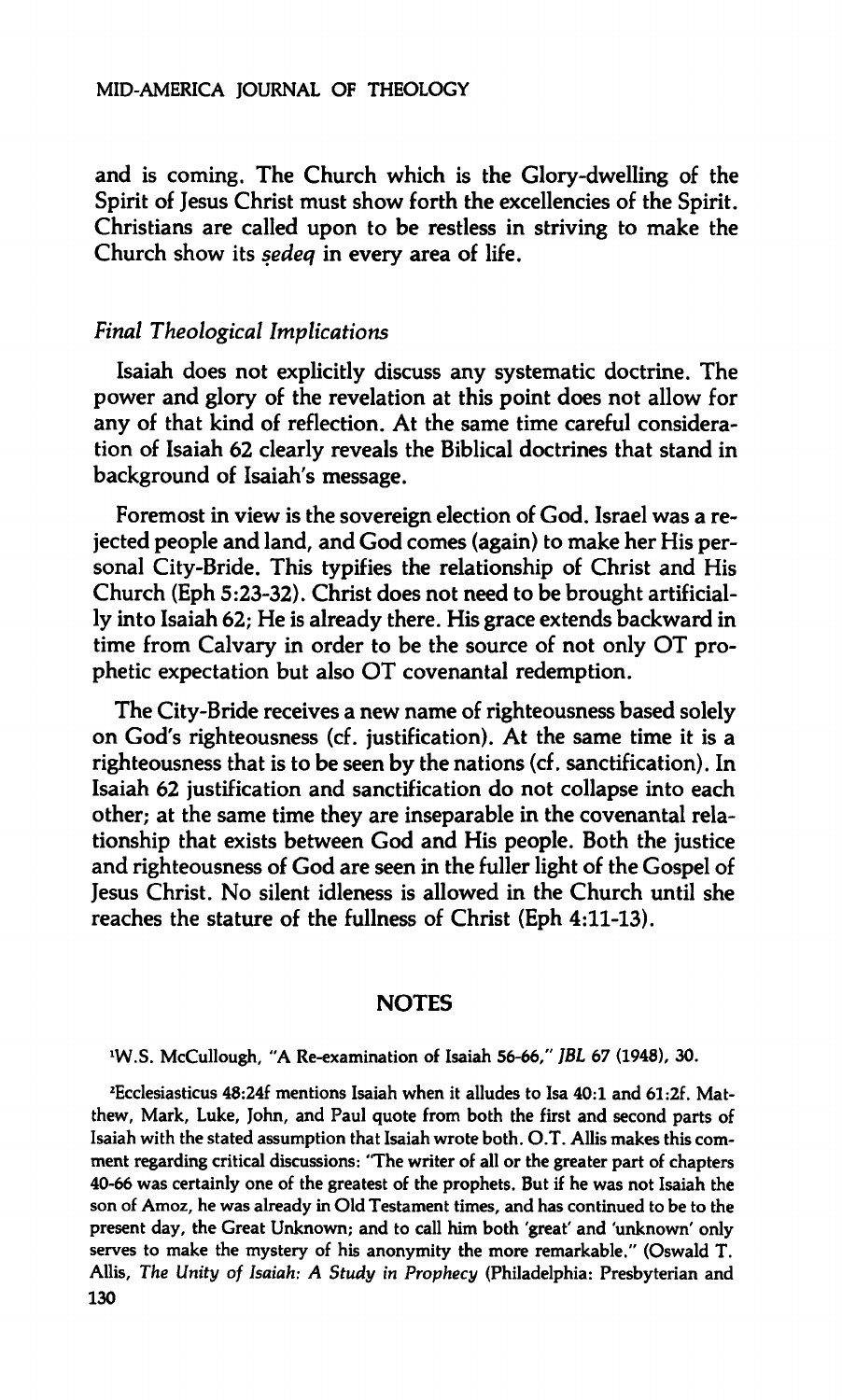**Reformed, 1950), 41. Isaianic authorship will be assumed in this essay and not argued.** 

**<sup>3</sup>Cf. Edward J. Young,** *Who Wrote Isaiah!* **(Grand Rapids: Eerdmans, 1958), 65-66.** 

**4 Isa 42:lff; 49:1-12; 50:4-9; 52:13-53:12.** 

**5 Isa 59:9, "So justice is far from us, and righteousness does not reach us. We look for light, but all is darkness; for brightness, but we walk in deep shadows."** 

**<sup>6</sup>McCullough, "Re-examination," 35.** 

**7 James Muilenburg, "Introduction and Exegesis of Isaiah 40-66,"** *Ecclesiastes, The Song of Songs, Isaiah, Jeremiah,* **in:** *The Interpreter's Bible,* **Vol. V (Nashville: Abingdon Press, 1956), 716.** 

**<sup>8</sup>Keil and Delitzsch,** *Isaiah XV to Ezekiel XXIV.* **Old Testament Commentaries, Vol. 5 (Grand Rapids: Associated Publishers and Authors Inc., n.d.), 442.** 

**<sup>9</sup>The LXX puts the second half in the subjunctive mood,** *heös an exelthei.* **It has**  *sbt'erion mou* **instead of "her salvation" (MT). The reason why is uncertain.** 

**<sup>10</sup>John H. Hayes, "The Tradition of Zion's Inviolability,"** *JBL* **82 (1963), 422.** 

**"The LXX has** *dikaiosyne.* **The RSV translation of "vindication" is too weak, as is the NEB translation, "right." Vindication does denote a legal, forensic notion of God's declaration. Isa 62:1 is concerned with the reality of God's favored home site being victorious in every possible way.** 

**<sup>12</sup>C.F. Whitley, "Deutero-Isaiah's Interpretation of Sdq,"** *VT* **22 (1972), 469.** 

**"Ibid., 473 f.** 

**<sup>14</sup>Ibid., 475.** 

**<sup>15</sup>Keil and Delitzsch, 442.** 

**<sup>16</sup>For a very creative study of the Holy Spirit as the Glory-Cloud in whose image the creation, man, the tabernacle, etc., are created, see the work by Meredith G. Kline,** *Images of the Spirit* **(Grand Rapids: Baker Book House, 1980),** *passim.* 

**<sup>17</sup>Sumerian and Akkadian literature as well as Egyptian and Assyrian art depict the winged sun disk and the divine majestic glory which surrounds kings, gods, temples, etc. Cf. George E. Mendenhall,** *The Tenth Generation* **(Baltimore: Johns Hopkins University Press, 1973), 32-66.** 

*"pÎYHWH.* **Cf. Isa 43:1; 45:3,4; 56:5; 65:15.** 

**<sup>19</sup>Deut 26:19; Pss 71:8; 89:17; Isa 60:19; 63:12-15; Jer 13:11, cf. 1 Chr. 29:11,13.** 

**<sup>20</sup>Or "embraced."** 

**<sup>21</sup>It is interesting to note that the LXX translates Hephzibah as** *Thelêma mou.* **The Hebrew** *hapas* **covers both notions of pleasure and wish. Could one say that God delights in what He wills and wills His pleasure? This should not be understood abstractly since what He wills actually happens. In the context of Isaiah 62 it is the**